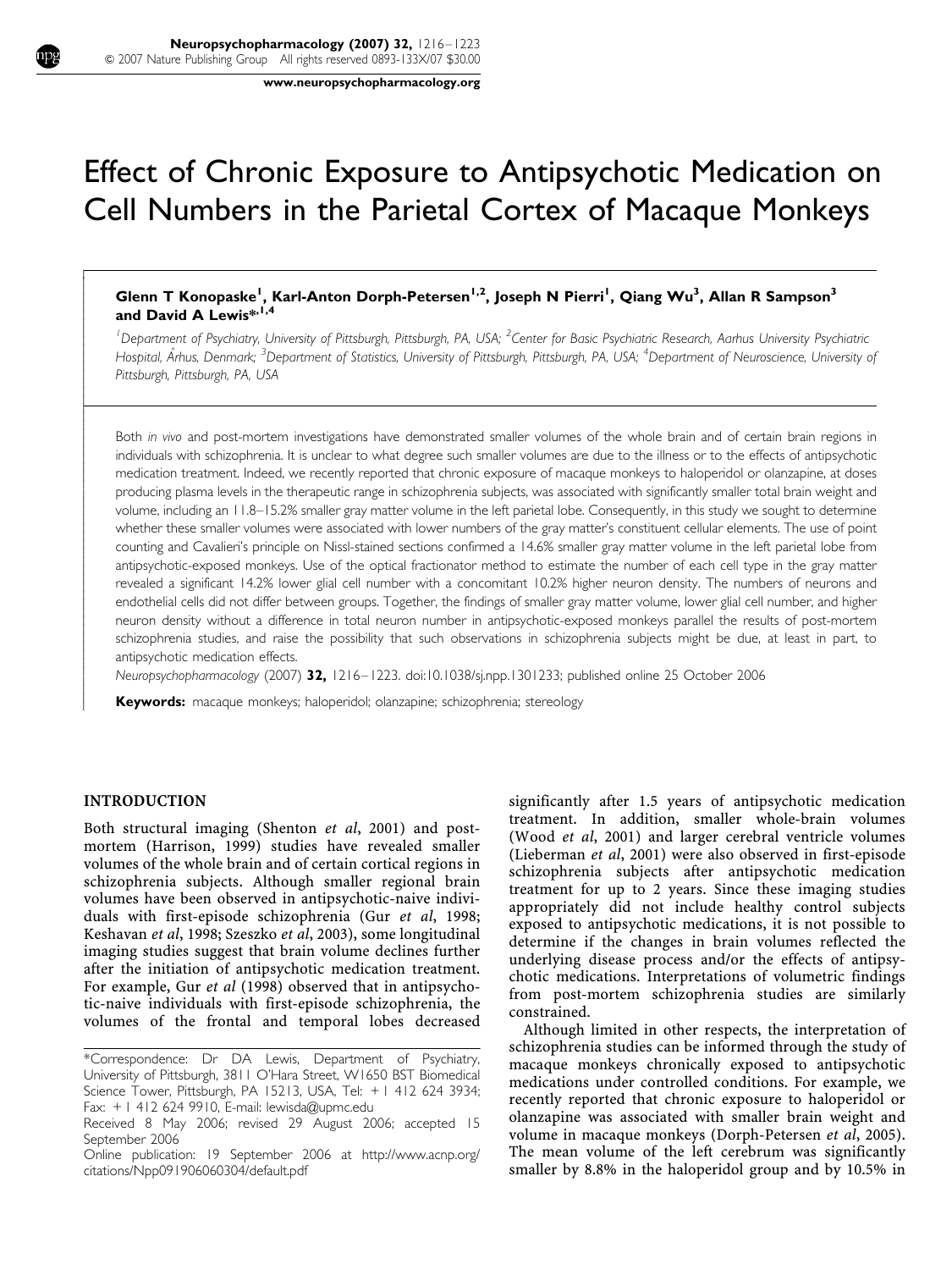the olanzapine group relative to the sham group. Among the five brain areas assessed, the left parietal lobe exhibited one of the greatest volume decreases. It was significantly smaller by 11.1% in the haloperidol group and by 13.3% in the olanzapine group. In addition, the gray matter volume in the left parietal lobe was also significantly smaller in both the haloperidol (11.8%) and olanzapine (15.2%) groups. The parietal white matter volume was also smaller in both the haloperidol (13.3%) and olanzapine (12.7%) groups relative to the sham group; however, neither difference achieved statistical significance.

Although these findings require replication, they raise the question of whether a smaller gray matter volume in a certain brain region of antipsychotic-exposed monkeys might be associated with lower numbers of one or more of the gray matter's constituent cellular elements. Because of the magnitude of the volume reduction in the parietal lobe, it offered the best opportunity to answer this question. In addition, the answer to this question might be particularly informative given the findings that, in at least some cortical regions, schizophrenia is associated with lower glial cell number (Hof et al, 2003; Stark et al, 2004) without a change in neuron number (Pakkenberg, 1993; Thune et al, 2001). In order to address this question, an unbiased stereological design was used to estimate the total numbers and densities of neuronal, glial, and endothelial cells in the gray matter of the left parietal lobe from the same cohort of monkeys.

## MATERIALS AND METHODS

#### Antipsychotic Drug Administration to Monkeys

The procedures for the chronic exposure of macaque monkeys to antipsychotic medications, euthanasia, brain removal, and dissection were reported previously (Dorph-Petersen et al, 2005). In brief, 18 experimentally naive, sexually mature (4.5–5.3 years of age) male macaque monkeys (Macaca fascicularis) were divided into three groups  $(n = 6 \text{ monkeys/group})$ . In addition, mean body weight was balanced across experimental groups. All studies were carried out in accordance with the NIH Guide for the Care and Use of Laboratory Monkeys and were approved by the University of Pittsburgh Institutional Animal Care and Use Committee.

The monkeys were trained to self-administer, twice daily, custom-made sucrose pellets (Research Diets Inc., New Brunswick, NJ) containing haloperidol sulfate (Spectrum Chemicals and Laboratory Products, Gardena, CA), olanzapine (Eli Lilly, Indianapolis, IN), or no antipsychotic medication (sham). The doses (mean) of haloperidol and olanzapine were titrated to 24–28 mg (27.3 mg) per day for haloperidol and 11–13.2 mg (11.9 mg) per day for olanzapine. These doses produced a mean steady-state trough plasma level of  $\sim$  1.5 ng/ml for haloperidol and  $\sim$  15 ng/ml for olanzapine. These plasma levels have been associated with antipsychotic efficacy in individuals with schizophrenia, while minimizing extrapyramidal symptoms and hyperprolactinemia (Kapur et al, 1997, 1998; Oosthuizen et al, 2004; Perry et al, 2001). The monkeys in the haloperidol group received haloperidol for a mean of 27 months. However, due to procurement delays, monkeys in the olanzapine group received sham pellets for approximately 10 months before receiving olanzapine for a mean of 17 months. Monkeys had free access to water, and ate 20–30 food pellets (Purina Monkey Chow) daily following the afternoon drug administration. The mean weight gains in the haloperidol and olanzapine groups were not different from the sham. In addition, both initial and terminal mean body weights were not different across groups (Dorph-Petersen et al, 2005).

#### Tissue Processing

Following antipsychotic medication exposure, monkeys were matched by terminal body weight and euthanized in triads. The brain was extracted, and the cerebellum and brainstem were removed by cutting through the mesencephalon at the level of the superior colliculi. The cerebral hemispheres, cerebellum, and brainstem were bisected, and the left cerebrum was dissected, following gyration patterns, producing five pieces: (1) frontal; (2) parietal; (3) occipital; (4) temporal; and (5) cerebellum and brainstem. The parietal piece was defined rostrally by the bottom of the central sulcus, caudally by a planar cut through the lunate sulcus extending to the medial surface, and ventrally by a cut from the bottom of the lateral fissure extending through the dorsal edge of the corpus callosum and by a cut from the bottom of the lateral fissure through the angular gyrus. All pieces were placed in 4% paraformaldehyde for 48 h, rinsed in a graded series of sucrose solutions, and stored in cryoprotectant at  $-30^{\circ}$ C. For each monkey, the interval from the extraction of the brain to the immersion of the pieces in paraformaldehyde was below 72 min.

Each parietal piece was embedded in 7% low-melt agarose (SeaPlaque Agarose, Cambrex, Rockland, ME) and cut (perpendicular to the intraparietal sulcus) in a systematic and uniformly random manner producing 12–15 slabs with a mean thickness of  $T = 2.5$  mm. Each monkey was assigned a coded number and the position of monkeys from each experimental group was randomized within individual triads. Each slab was mounted using the Precision Cryoembedding system (Pathology Innovations, Wyckoff, NJ) (Peters, 2003a, b) and four 80  $\mu$ m sections (ie, the block advance,  $BA = 80 \mu m$ , containing the full face of the slab, were cut from the rostral surface on a cryostat. With a random start, the same numbered section was selected from each slab in a triad and the section number was shifted by one in each subsequent triad. The resulting sets of systematic and uniformly random sections were immersed in 4% paraformaldehyde for 24 h, mounted, dried overnight, and stained for Nissl substance with thionin.

#### Stereological Assessment of Parietal Volumes

A single investigator (GTK), blinded to experimental group and subject number, conducted all observations on the Nissl-stained sections using an Olympus BX51 microscope equipped with a MT1201 microcator  $(0.2 \mu m$  resolution), an ND281B readout (Heidenhain, Germany), and a X–Y–Z motorized specimen stage (ProScan, Prior Scientific, UK). Using a  $\times$  2 photo eyepiece (PE2X, Olympus, Japan), a three-chip CCD camcorder (KY-F55B, JVC, Japan) was mounted on the top of the microscope, and forwarded a  $760 \times 570$  pixel live image (50 frames/s) to a personal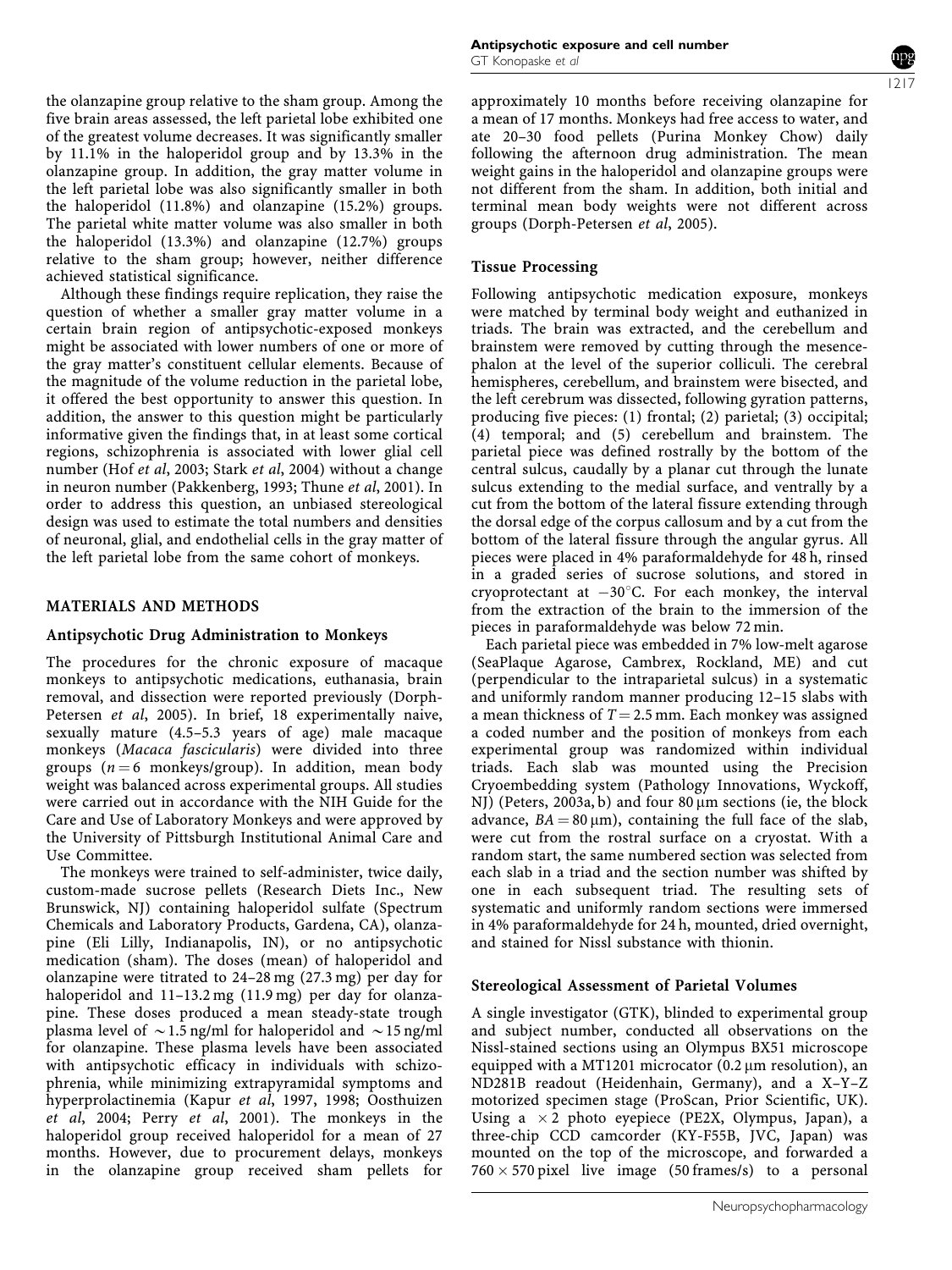computer. The computer ran the CAST stereology software package (Version 2.00.07, Olympus, Denmark), and was fitted with a frame grabber (Flashpoint 3D, Integral Technologies, IN) and a 19 inch monitor (FlexScan T765 Color Display Monitor, EIZO Nanao Corp., Japan) having a screen resolution of  $1280 \times 1024$  pixels. The microscope was calibrated daily using a calibration slide, and was mounted on a vibration isolation table (Q500A, Qontrol Devices Inc., CA) to facilitate high-magnification imaging.

Point counting was carried out on each Nissl-stained section using a Plan Apo  $\times$  1.25 objective and a final magnification of  $\times$  33 at the monitor. A grid of points (area per point,  $a = 2.36 \text{ mm}^2$ ) was superimposed over each section and an average of 403 points were counted in the gray matter. From these counts, and using the Cavalieri method (Gundersen and Jensen, 1987; Howard and Reed, 1998), the gray matter volume of each parietal piece was estimated as:  $V: = Ta\Sigma P_i$ , where T is the mean slab thickness, *a* is the area per point, and  $P_i$  is the number of points hitting the gray matter. Here and elsewhere  $\div$ indicates 'estimated by'.

## Stereological Assessment of Total Cell Numbers in the Parietal Cortex

A Plan Apo  $\times$  4 objective was used to draw contours around the gray matter in each Nissl-stained section. Using the nucleus as the sampling item, all nucleated cells were counted in optical disectors (Gundersen, 1986) using a Plan Apo  $\times$  100 oil-immersion objective (NA = 1.4) at a final magnification of  $\times 2677$  at the monitor. In addition, counted cells were subtyped based on morphological criteria (Figure 1). Neurons had euchromatin in the nucleus, a clearly visible nucleolus, and surrounding cytoplasm. Glial cells had heterochromatin in the nucleus and no cytoplasm. Endothelial cells had a curved shape or were located around a blood vessel. Cells not otherwise classified were marked as 'unknown'. No efforts were made to distinguish among



Figure I Bright field photomicrographs demonstrating the distinguishing morphology of neuronal, glial, and endothelial cells. (a) Neuronal (pyramidal) cell (\*), and glial cell (arrow). (b) Endothelial cell (arrowhead). (c) neuronal (multipolar interneuron) cell. Calibration bar =  $25 \mu m$ .

classes of neuronal or glial cells. To assess for intrarater reliability of cell classification, 12 sections were arbitrarily selected from different monkeys. Cells were counted through the full thickness of each section twice on different days. The intraclass correlation coefficients for intrarater reliability across sections were 0.94 for neurons, 0.94 for glia, and 0.79 for endothelial cells.

In an initial calibration study, cells were sampled using unbiased counting frames (Gundersen, 1977) in the full thickness of 30 sections that were chosen from all monkeys in a systematic and uniformly random manner. A total of 2178 cells were counted, the z-position (ie, the distance from the section surface) of each counted cell was recorded, and section thickness was measured at every frame containing a counted cell. These calibration data demonstrated that shrinkage in section thickness was linear (Dorph-Petersen et al, 2001, 2004b) and that lost caps at the surfaces of the sections had a limited impact.

Based on the data from the calibration study, the optical fractionator (West et al, 1991) was used to estimate the total numbers of neuronal, glial, and endothelial cells in the gray matter of the left parietal lobe from all monkeys using an unbiased counting frame with an area of  $a_{\text{frame}} = 219.7 \text{ }\mu\text{m}^2$ , a disector height of  $h = 8 \mu m$ , and an upper guard zone of  $2.9 \,\mu$ m. The distance between frames (ie, the 'stepping distance'), D, was kept constant for all the sections within each monkey, but varied from 700 to  $800 \,\mu m$  across monkeys. D was adjusted for each monkey using the point count-based volume estimates and mean cell densities observed in the previous monkeys (calibration values were used for the first monkey) to achieve counts above 600 for both neuronal and glial cells. As a result, an average of 948 neuronal, 767 glial, 299 endothelial, and 86 unknown cells (2099 all cell types) were counted in each monkey.

Similar to the calibration study, section thickness was measured at each frame containing a counted cell. Mean section thickness across all sections was 20.5 um with a mean coefficient of variation (CV) of 0.15 within each monkey and a mean CV of 0.06 across all monkeys. Thus, despite a marked shrinkage of  $\sim$  75% in section thickness and a high degree of variability in thickness within sections, mean section thickness was stable across monkeys.

Uneven shrinkage in section thickness can introduce biases when using the classical optical fractionator. However, such potential biases were eliminated by using the optical fractionator based on a mean section thickness that was number weighted  $(\bar{t}_{Q^-})$  (Dorph-Petersen *et al*, 2001, 2004b). Mean section thickness was number weighted as follows:

$$
\bar{t}_{Q^-} = \sum_i (t_i q_i^-) / \sum_i q_i^-
$$

where  $t_i$  is the local section thickness in the center of the *i*th counting frame having a count of  $q_i^-$  (Dorph-Petersen et al, 2001). Total cell numbers were estimated as:

$$
N := \frac{1}{asf} \frac{1}{ssf} \frac{1}{hsf} \sum Q^{-}
$$

where *asf* is the area sampling fraction ( $a_{\mathrm{frame}}/D^2$ ), *ssf* is the section sampling fraction (BA/T), hsf is the height sampling fraction  $(h/\overline{t}_{Q^-})$ , and  $Q^-$  is the number of a given cell type counted.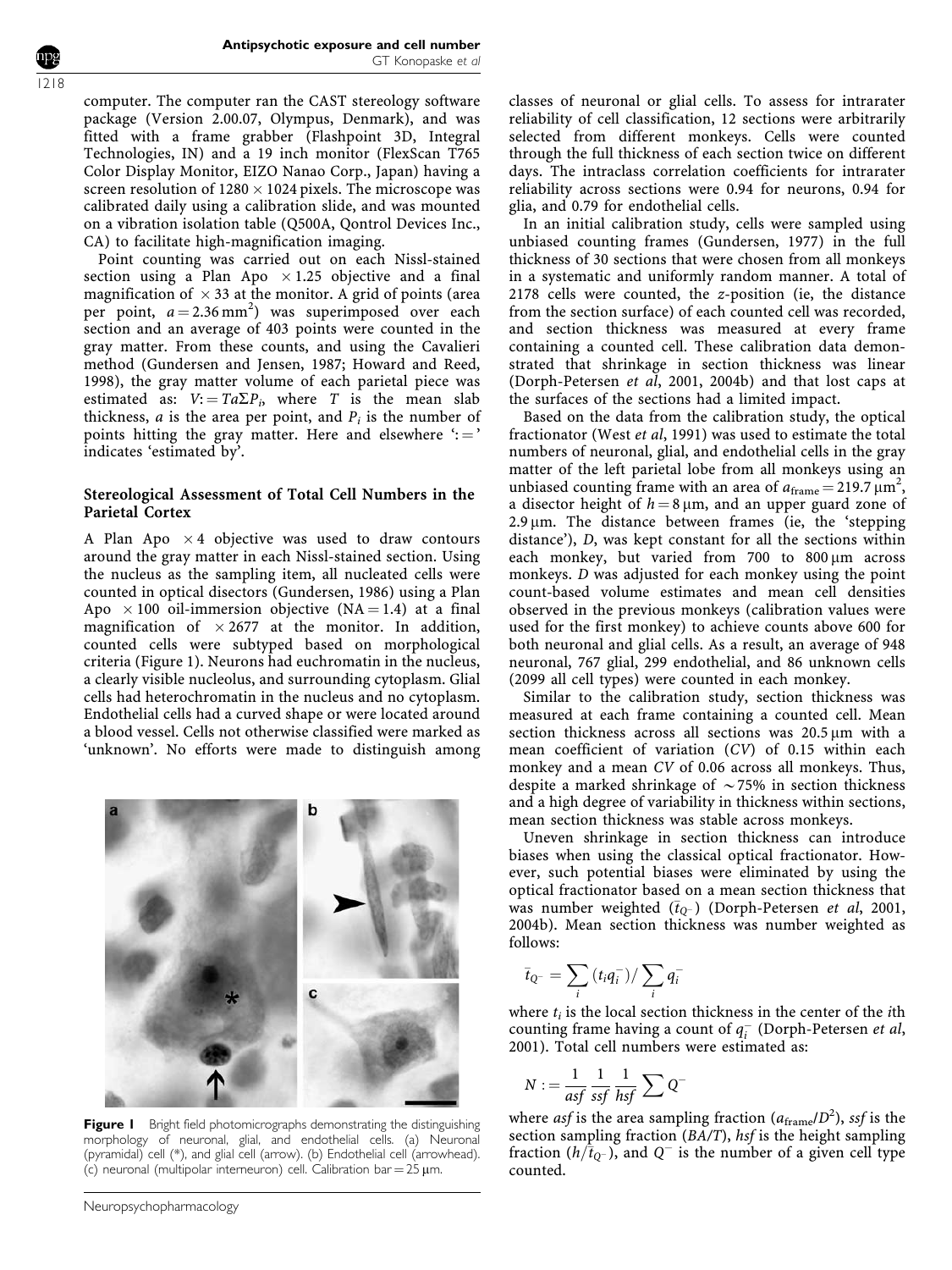Previously published measurements of the left parietal lobe volume in these monkeys were made using an implementation of Archimedes' principle of water displacement (Scherle, 1970). These measurements were very precise and had a mean coefficient of error (CE) of  $\sim$  0.004 (Dorph-Petersen et al, 2005). Unbiased stereological estimates made from tissue sections, such as those in the present study, are typically associated with a higher level of error and thus are less precise. In many stereological studies, this problem is addressed by keeping the variance due to measurement error somewhat lower than the variance due to intrinsic biology. Consequently, the most efficient way to increase a stereological study's statistical power is by increasing subject number (Gundersen and Østerby, 1981). However, in this study the number of available monkeys was limited. In addition, power calculations suggested that a high level of precision in the stereological estimates might reveal potential differences between experimental groups. Thus, we used a large number of sections ( $\sim$ 13 per monkey) and cell counts for neurons and glial cells ( $\sim 800$  of each per monkey) to produce stereological estimates with a high precision (Table 1), albeit at the cost of increasing microscopy time. The precision of the volume estimates were calculated using the methods of Gundersen and Jensen (1987) and Gundersen et al (1999), and the precision of the number estimates were calculated using the methods of Gundersen et al (1999). Owing to the stereological estimates' high precision,  $\sim$ 90% of the total observed variance within groups is due to variability in intrinsic biology across monkeys. Additional variance was introduced into the estimates because some degree of uncertainty is inherent in classifying cells; however, this additional variance is likely quite small as over 95% of cells were readily classified.

In addition to the (very low) stereological measurement CE assessed above, the precision of the final estimates are influenced by the precision of the parietal lobe's delineation. Our approach did not produce a systematic bias since the positions of the cuts that defined the parietal lobe were dictated by the cortical gyration pattern within each individual brain, and we do not expect the gyration pattern or the position of cytoarchitectonic boundaries to be influenced by antipsychotic exposure. In addition, the direction of the volume changes was similar in all five dissected brain regions from the antipsychotic-exposed monkeys relative to the sham monkeys (Dorph-Petersen et al, 2005), indicating that the smaller parietal volumes in the antipsychotic-exposed animals cannot be explained by a differential dissection across animal groups. Our approach also has the added strength of ensuring that a brain region's delineation remains constant across measurements (eg, volume estimates vs cell number estimates). Furthermore, the use of cytoarchitectonic criteria does not increase the precision of brain region delineation because, as we have shown in previous studies, the determination of cytoarchitectonic boundaries is associated with variability that limits precision (Dorph-Petersen et al, 2004a; Sweet *et al*, 2005).

# Statistical Analyses

A two-way ANOVA model, with group as the main effect and triad as a blocking factor, was used to assess the effect of chronic antipsychotic exposure on the gray matter volume in the left parietal lobe from macaque monkeys. Post hoc comparisons of volume between groups were made using Tukey's multiple comparisons test. Because volume data, obtained previously (Dorph-Petersen et al, 2005) and in the current study, indicated that the haloperidol and olanzapine groups both differed from the sham group in the same direction and to a similar magnitude, the contrast of the combined antipsychotic-exposed group vs the sham group, based upon a two-way ANOVA model, was used to assess the effect of chronic antipsychotic exposure on the cell number and density data. One-tailed testing of these contrasts was carried out due to the directionality of the hypothesized effect (eg, reduced cell number in antipsychotic-exposed monkeys). Analyses were implemented in SPSS and SAS PROC GLM with  $\alpha = 0.05$ .

## RESULTS

Consistent with previous measures that were highly precise (Dorph-Petersen et al, 2005), mean gray matter volume in the left parietal lobe differed significantly across

|  | Table I Summary of Stereological Results |  |  |
|--|------------------------------------------|--|--|
|  |                                          |  |  |

|                       | $N_{\text{all}}$ ( $\times$ 10 <sup>6</sup> ) (CE) | $N_{\text{neuron}}$ ( $\times$ 10 <sup>6</sup> ) (CE) | $N_{\text{glia}}\ (\times\ 10^6)\ (CE)$ | $N_{\text{endothelial}}$ ( $\times$ 10 <sup>6</sup> ) (CE) | $N_{unknown}$ ( $\times$ 10 <sup>6</sup> ) (CE) |
|-----------------------|----------------------------------------------------|-------------------------------------------------------|-----------------------------------------|------------------------------------------------------------|-------------------------------------------------|
| Sham                  |                                                    |                                                       |                                         |                                                            |                                                 |
| Mean                  | 460 (0.02)                                         | 202.1 (0.03)                                          | 175.3 (0.04)                            | 64.7 (0.06)                                                | 18(0.12)                                        |
| <b>SD</b>             | 58.6                                               | 24.6                                                  | 33.3                                    | 18                                                         | 6.7                                             |
| CV                    | 0.13                                               | 0.12                                                  | 0.19                                    | 0.28                                                       | 0.37                                            |
| Antipsychotic-exposed |                                                    |                                                       |                                         |                                                            |                                                 |
| Mean                  | 418.6(0.02)                                        | 190.1(0.03)                                           | 150.3 (0.04)                            | 60.7(0.06)                                                 | 17.4(0.11)                                      |
| <b>SD</b>             | 35.6                                               | 24.8                                                  | $  \cdot  $ .4                          | П                                                          | 4                                               |
| CV                    | 0.09                                               | 0.13                                                  | 0.08                                    | 0.18                                                       | 0.23                                            |

 $N_{all}$  is the total number of all cells,  $N_{neuron}$  is neuron number,  $N_{glia}$  is glial number,  $N_{endothelial}$  is endothelial number, and  $N_{unknown}$  is unknown number. Standard deviation (SD), mean coefficient of error (CE), and interindividual coefficient of variation (CV) are listed for all measures.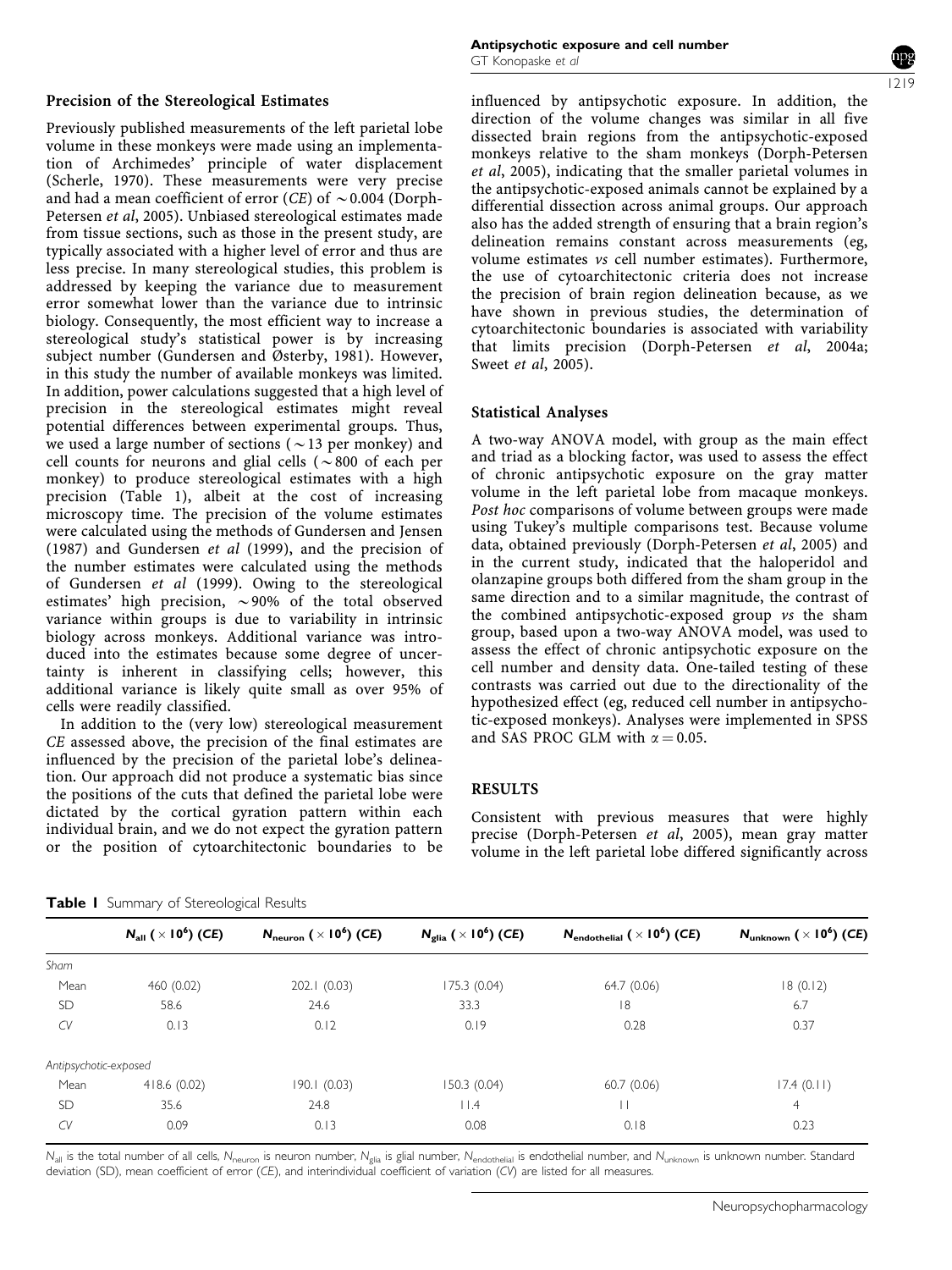experimental groups ( $F_{(2,10)} = 7.11$ ,  $p = 0.012$ ). Gray matter volume was significantly smaller by 13.9% ( $p = 0.03$ ) in the haloperidol group and by 15.3% ( $p = 0.02$ ) in the olanzapine



Figure 2 Left parietal gray matter volumes for the sham- (S), haloperidol- (H), and olanzapine- (O) exposed monkeys. Significant differences were found between haloperidol and sham ( $p = 0.03$ ) and olanzapine and sham ( $p = 0.02$ ), but not between haloperidol and olanzapine ( $p = 0.95$ ) groups. The horizontal bars indicate group means.



Figure 3 Cortical cell numbers from the left parietal lobe of the haloperidol- (thin open circles), olanzapine- (thick open circles), and sham- (filled circles) exposed monkeys. The number of glial cells significantly differed between the antipsychotic-exposed and sham groups  $(p = 0.04)$ , and the total number of all cell types trended toward significance  $(p = 0.07)$ . The horizontal bars indicate sham and antipsychotic-exposed group means.

Table 2 Comparison of Antipsychotic Groups with Sham

group (Figure 2) relative to the sham group, but did not differ between the haloperidol and olanzapine groups  $(p = 0.95)$ . The mean CE was 0.02 for the estimates of gray matter volume.

In the gray matter of the left parietal lobe from antipsychotic-exposed monkeys, a 9% lower total number of all cell types trended toward significance  $(t = -1.63,$  $p = 0.07$ ). This effect appeared to be largely explained by a significant ( $t = -1.93$ ,  $p = 0.04$ ) 14.2% lower glial cell number (Table 2 and Figure 3). In contrast, no reductions were found in the numbers of neuronal  $(t = -0.96,$  $p=0.18$ ), endothelial ( $t=-0.72, \,\, p=0.24$ ), or unknown ( $t \rm = -0.26, \, p \rm = 0.4$ ) cells. Similar effects were also observed when individual antipsychotic groups were compared against sham (Table 2).

The densities (Figure 4) of all cell types, neurons, and endothelial cells were higher by 7, 10.2 and 10.3%, respectively, in the antipsychotic-exposed monkeys. However, only the densities of all cell types ( $t = 1.76$ ,  $p = 0.055$ ) and neurons  $(t = 1.75, p = 0.055)$  trended toward significance. The densities of glial ( $t = 0.18$ ,  $p = 0.43$ ), endothelial



Figure 4 Cortical cell densities from the left parietal lobe of the haloperidol- (thin open circles), olanzapine- (thick open circles), and sham- (filled circles) exposed monkeys. The densities of all cell types and neurons were greater in the antipsychotic-exposed groups, and trended toward significance ( $p = 0.055$  and  $p = 0.055$ , respectively). The horizontal bars indicate sham- and antipsychotic-exposed group means.

|                          | All antipsychotics |       | Haloperidol       |       | Olanzapine        |       |
|--------------------------|--------------------|-------|-------------------|-------|-------------------|-------|
|                          | Mean % difference  | Þ     | Mean % difference | Þ     | Mean % difference | Þ     |
| Total cell number        | $-9$               | 0.067 | $-10.6$           | 0.063 | $-7.4$            | 0.137 |
| Neuron number            | $-5.9$             | 0.181 | $-6.3$            | 0.198 | $-5.5$            | 0.230 |
| Glial cell number        | $-14.2$            | 0.041 | $-18.1$           | 0.030 | $-10.3$           | 0.127 |
| Endothelial cell number  | $-6.1$             | 0.243 | $-7.1$            | 0.242 | $-5.2$            | 0.305 |
| Total cell density       | $\overline{ }$     | 0.055 | 3.9               | 0.206 | $ 0\rangle$       | 0.027 |
| Neuron density           | 10.2               | 0.055 | 8.3               | 0.124 | 12.2              | 0.051 |
| Glial cell density       |                    | 0.430 | $-4.3$            | 0.268 | 6.4               | 0.181 |
| Endothelial cell density | 10.3               | 0.123 | 7.6               | 0.223 | 12.9              | 0.104 |

p-Values represent the results of a two-way ANOVA model followed by a one-tailed contrast of the indicated antipsychotic group and sham group.

Neuropsychopharmacology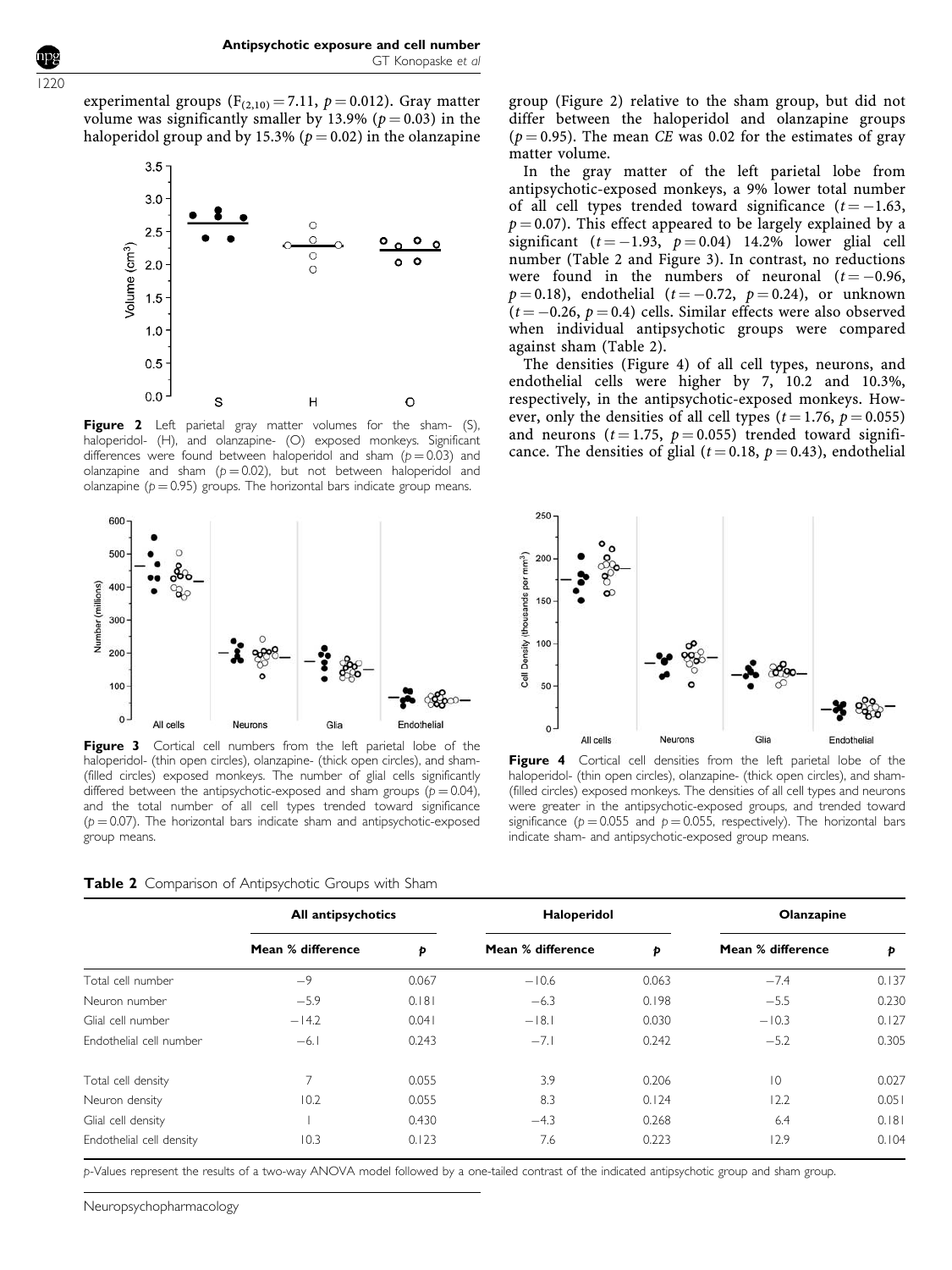$(t = 1.23, p = 0.12)$ , and unknown  $(t = 1.34, p = 0.11)$  cells were not significantly different. Similar effects were also observed when individual antipsychotic groups were compared against sham (Table 2). As seen in Table 1, the CEs indicate that the stereological estimates are highly precise. Cells labeled as 'unknown' represented less than 5% of all cells counted.

#### DISCUSSION

Using a different approach in tissue sections, this study, as expected, replicates in the same material, the previous finding of smaller gray matter volume in the left parietal lobe from monkeys chronically exposed to antipsychotic medications (Dorph-Petersen et al, 2005). In addition, the cell counts suggest that lower glial cell number is associated with a smaller gray matter volume in the left parietal lobe. Furthermore, the higher neuron density is consistent with a preserved neuron number in the face of a smaller gray matter volume.

In a prior study, Selemon et al (1999) examined the effects of chronic antipsychotic exposure on cell densities in the dorsolateral prefrontal cortex (area 46) of macaque monkeys. In antipsychotic-exposed monkeys, neuron and glial cell densities were altered in certain lamina, but no significant differences in the entire cortex were observed. Although cortical volume was not assessed, layer V was wider in antipsychotic-exposed monkeys, but again, no overall differences in cortical thickness were observed. Importantly, the oral doses used in the Selemon et al (1999) study, while comparable to those administered in humans, do not produce trough plasma levels associated with therapeutic efficacy in schizophrenia because of a much faster metabolic rate of antipsychotic medications in monkeys (Dorph-Petersen et al, 2005; Kassahun et al, 1997; Mattiuz et al, 1997). In addition, monkeys were exposed to antipsychotic medications for only 6 months. Thus, it is difficult to determine whether the absence of differences in overall neuron and glial cell densities and cortical thickness in the Selemon study reflects a lower degree of antipsychotic exposure relative to the present study, or differences in the cortical regions examined and the counting methods employed.

Several questions are raised by our findings of smaller cortical volume, lower glial cell number, higher neuron density, and no change in neuron number in the gray matter of the left parietal lobe from antipsychotic-exposed monkeys. First, how might antipsychotic exposure lead to lower glial cell number? Haloperidol might reduce glial cell number, at least in part, by inducing glial cell death. Indeed, haloperidol reduces glioma cell viability (Behl et al, 1995) and induces neuron apoptosis (Ukai et al, 2004) and necrosis (Behl et al, 1995). Conversely, olanzapine promotes the activation of antiapoptotic pathways in rodent frontal cortex (Bai et al, 2004; Fumagalli et al, 2006; Wang et al, 2001) and in pheochromocytoma cells (Lu et al, 2004). In addition, olanzapine also protects pheochromocytoma cells from cytotoxic oxidative damage (Wei et al, 2003). Thus, antipsychotic-induced cell death is not a parsimonious explanation for lower glial cell number and higher neuron density in both the haloperidol and olanzapine groups.

Alternatively, exposure to haloperidol or olanzapine might reduce glial cell production. Glial turnover continues in the adult brain (Kaplan and Hinds, 1980; Lawson et al, 1992; McCarthy and Leblond, 1988), during which certain glial cells are eliminated under physiologic conditions through apoptosis (Barres et al, 1992; Krueger et al, 1995). Eliminated cells are replaced by oligodendrocytes or astrocytes produced from progenitor cells in the CNS (Cameron and Rakic, 1991; Kaplan and Hinds, 1980) or by microglia that are produced in the hematopoietic bone marrow and subsequently migrate to the CNS (Eglitis and Mezey, 1997; Rezaie and Male, 1999). Therefore, in the present study, antipsychotic exposure could have impaired the production of oligodendrocytes, astrocytes, or microglia in the face of ongoing elimination, thereby reducing glial cell number. Although two studies suggest that both haloperidol (Kippin et al, 2005) and olanzapine (Kodama et al, 2004) might increase glial cell production in the rodent brain, both used cell density measurements that can be affected by antipsychotic-induced alterations in brain volume. Thus, explaining the mechanism that accounts for our findings requires both replication of this study and additional studies using glia-specific markers to determine if antipsychotic medications affect certain classes of glial cells and whether such effects differ between rodents and primates.

Second, is the lower glial cell number sufficient to account for the associated smaller gray matter volume in the left parietal lobe? Unfortunately, the proportion of the gray matter volume attributable to glial cell processes and myelin sheaths has not been estimated using unbiased stereological methods. Thus, the degree to which lower glial cell number contributes to a smaller gray matter volume remains an open question. In addition to lower glial cell number, reductions in neuropil elements (eg, axonal fibers and terminals, and dendritic arbors and spines), might also contribute to a smaller gray matter volume. Although certain axon terminals appear unaffected in antipsychoticexposed monkeys (Akil et al, 1999; Lewis et al, 2001; Pierri et al, 1999), antipsychotic exposure could reduce the extent of dendritic arbors and the density of dendritic spines (Benes et al, 1985). However, these structures could not be assessed in the current study.

Third, could the current results be explained by the misclassification of cells? The intrarater correlation coefficient for cell classification was 0.94 for neurons, 0.94 for glia, and 0.79 for endothelial cells, suggesting a high degree of consistency in cell classification. Furthermore, since all counts were carried out blind to subject group, any misclassification would be comparable across groups. Several types of cell misclassification could have occurred: (1) misclassification of small neurons as glial cells, (2) misclassification of glial cells as small neurons, or (3) some small neurons misclassified as glial cells and some glial cells misclassified as small neurons. However, if one assumes that only the parietal gray matter volume is different between subject groups and the total number of neurons and glial cells is not different, then all three types of cell misclassification would produce the same results: no change in total neuron and glial cell numbers, and higher neuron and glial densities in the antipsychotic-exposed monkeys relative to the sham monkeys. Since we found no change in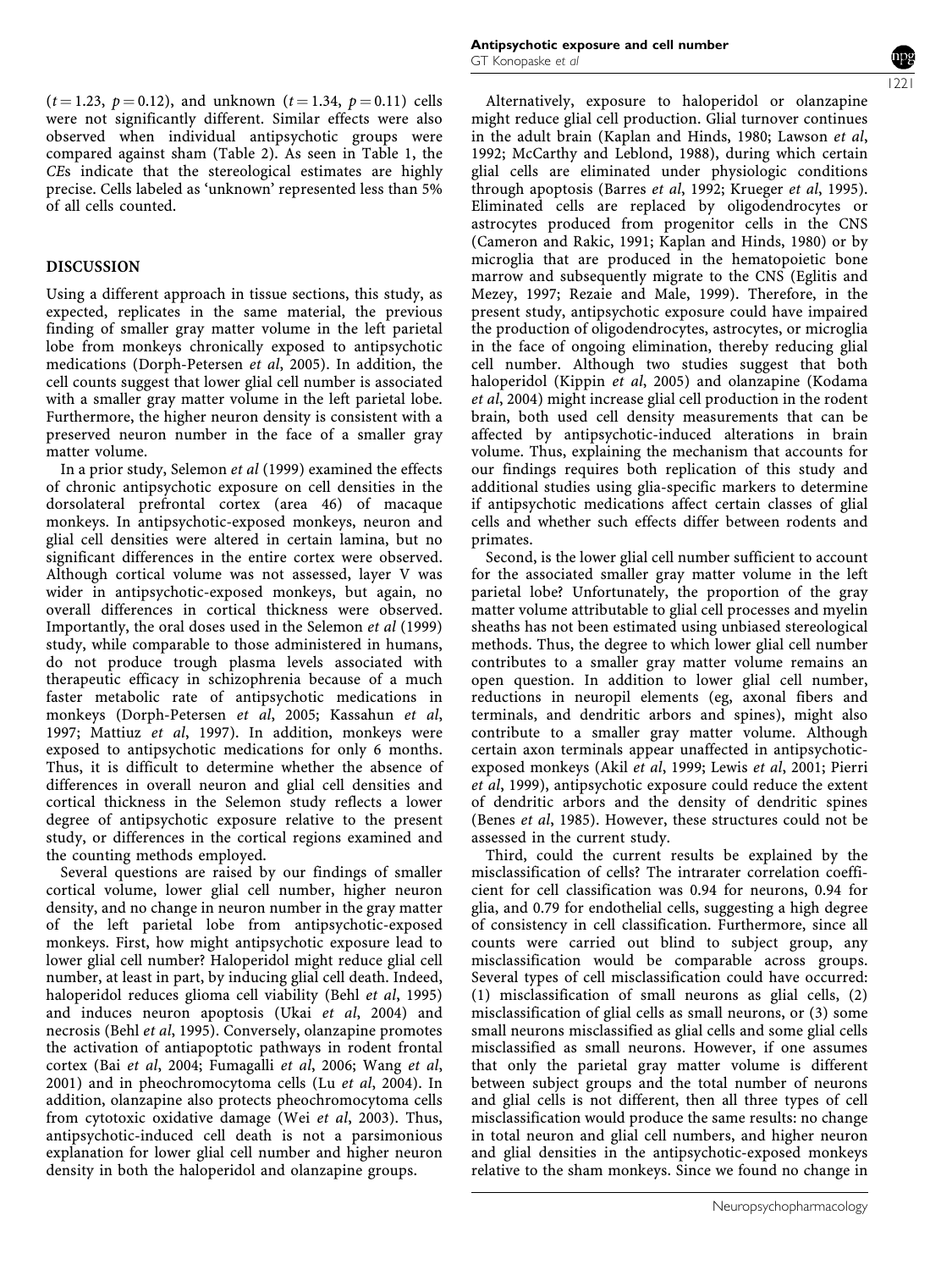neuron number, lower glial cell number, higher neuron density, and no change in glial cell density in the antipsychotic-exposed monkeys relative to the sham monkeys, cell misclassification alone cannot account for the current results.

Fourth, to what extent do the effects of antipsychotic exposure in monkeys parallel the results from post-mortem schizophrenia studies? Interestingly, similar to the findings of the present study, post-mortem studies in schizophrenia subjects have revealed smaller volumes of frontal, parietal, and temporal cortices (Pakkenberg, 1993; Selemon et al, 2002), lower glial cell (area 24) (Stark et al, 2004) and oligodendrocyte number (area 9) (Hof et al, 2003), higher neuron density in the dorsolateral prefrontal (area 9), anterior cingulate (area 24), and primary visual (area 17) cortices (Chana et al, 2003; Selemon et al, 1995), and no change in total neuron number in the prefrontal (Thune et al, 2001) or total neocortex (Pakkenberg, 1993) relative to normal comparison subjects. However, whereas treatment with typical antipsychotics has been reported to lead to smaller volumes in certain cortical areas in subjects with schizophrenia (Dazzan et al, 2005; Lieberman et al, 2005), atypical antipsychotics might preserve cortical volume (Dazzan et al, 2005) or slow the rate of volume decreases (Lieberman et al, 2005). Thus, different antipsychotic medications might interact with the underlying disease process producing different patterns of change in cortical volume. Nevertheless, the findings of the current study at least raise the possibility that some previous reports of morphological and cellular alterations in the cerebral cortex of schizophrenia subjects might be confounded by the effects of chronic antipsychotic treatment.

## ACKNOWLEDGEMENTS

We thank Stephen Eggan, Yoshito Mizoguchi, Kelly Wright, Dianne Cruz, Susan Konopaske, and Robert Sweet for helpful comments to this paper and Mary Brady for help with graphics. David Lewis has received research funding from Eli Lilly, Merck, and Pfizer and has served as a consultant to AstraZeneca, Eli Lilly, Merck, Pfizer, and Sepracor. Allan Sampson is a statistical consultant for Johnson & Johnson Pharmaceutical Research & Development LLC. The study received support from Eli Lilly and Company and NIH Grants MH45156, MH01945, and MH16804.

## **REFERENCES**

- Akil M, Pierri JN, Whitehead RE, Edgar CL, Mohila C, Sampson AR et al (1999). Lamina-specific alterations in the dopamine innervation of the prefrontal cortex in schizophrenic subjects. Am J Psychiatry 156: 1580–1589.
- Bai O, Zhang H, Li XM (2004). Antipsychotic drugs clozapine and olanzapine upregulate bcl-2 mRNA and protein in rat frontal cortex and hippocampus. Brain Res 1010: 81–86.
- Barres BA, Hart IK, Coles HS, Burne JF, Voyvodic JT, Richardson WD et al (1992). Cell death and control of cell survival in the oligodendrocyte lineage. Cell 70: 31–46.
- Behl C, Rupprecht R, Skutella T, Holsboer F (1995). Haloperidolinduced cell death—mechanism and protection with vitamin E in vitro. Neuroreport 7: 360–364.
- Benes FM, Paskevich PA, Davidson J, Domesick VB (1985). Synaptic rearrangements in medial prefrontal cortex of haloperidol-treated rats. Brain Res 348: 15–20.
- Cameron RS, Rakic P (1991). Glial cell lineage in the cerebral cortex: a review and synthesis. Glia 4: 124–137.
- Chana G, Landau S, Beasley C, Everall IP, Cotter D (2003). Twodimensional assessment of cytoarchitecture in the anterior cingulate cortex in major depressive disorder, bipolar disorder, and schizophrenia: evidence for decreased neuronal somal size and increased neuronal density. Biol Psychiatry 53: 1086–1098.
- Dazzan P, Morgan KD, Orr K, Hutchinson G, Chritnis X, Suckling J et al (2005). Different effects of typical and atypical antipsychotics on grey matter in first episode psychosis: the AESOP study. Neuropsychopharmacology 30: 765–774.
- Dorph-Petersen KA, Nyengaard JR, Gundersen HJ (2001). Tissue shrinkage and unbiased stereological estimation of particle number and size. J Microsc 204: 232–246.
- Dorph-Petersen KA, Pierri JN, Perel JM, Sun Z, Sampson AR, Lewis DA (2005). The influence of chronic exposure to antipsychotic medications on brain size before and after tissue fixation: a comparison of haloperidol and olanzapine in macaque monkeys. Neuropsychopharmacology 30: 1649–1661.
- Dorph-Petersen KA, Pierri JN, Sun Z, Sampson AR, Lewis DA (2004a). Stereological analysis of the mediodorsal thalamic nucleus in schizophrenia: volume, neuron number and cell types. J Comp Neurol 472: 449–462.
- Dorph-Petersen KA, Rosenberg R, Nyengaard JR (2004b). Estimation of number and volume of immunohistochemically stained neurons in complex brain regions. In: Evans SM, Janson AM, Nyengaard JR (eds). Quantitative Methods in Neuroscience. Oxford University Press: Oxford. pp 216–238.
- Eglitis MA, Mezey E (1997). Hematopoietic cells differentiate into both microglia and macroglia in the brains of adult mice. Proc Natl Acad Sci USA 94: 4080–4085.
- Fumagalli F, Frasca A, Sparta M, Drago F, Racagni G, Riva MA (2006). Long-term exposure to the atypical antipsychotic olanzapine differently up-regulates extracellular signal-regulated kinases 1 and 2 phosphorylation in subcellular compartments of rat prefrontal cortex. Mol Pharmacol 69: 1366–1372.
- Gundersen HJ (1977). Notes on the estimation of the numerical density of arbitrary particles: the edge effect. J Microsc 111: 219–223.
- Gundersen HJ (1986). Stereology of arbitrary particles. A review of unbiased number and size estimators and the presentation of some new ones, in memory of William R. Thompson. J Microsc 143(Part 1): 3–45.
- Gundersen HJ, Jensen EB (1987). The efficiency of systematic sampling in stereology and its prediction. *J Microsc* 147(Part 3): 229–263.
- Gundersen HJ, Jensen EB, Kieu K, Nielsen J (1999). The efficiency of systematic sampling in stereology—reconsidered. *J Microsc* 193: 199–211.
- Gundersen HJ, Østerby R (1981). Optimizing sampling efficiency of stereological studies in biology: or 'do more less well!' J Microsc 121: 65–73.
- Gur RE, Cowell P, Turetsky BI, Gallacher F, Cannon T, Bilker W et al (1998). A follow-up magnetic resonance imaging study of schizophrenia. Relationship of neuroanatomical changes to clinical and neurobehavioral measures. Arch Gen Psychiatry 55: 145–152.
- Harrison PJ (1999). The neuropathology of schizophrenia. A critical review of the data and their interpretation. Brain 122(Part 4): 593–624.
- Hof PR, Haroutunian V, Friedrich Jr VL, Byne W, Buitron C, Perl DP et al (2003). Loss and altered spatial distribution of oligodendrocytes in the superior frontal gyrus in schizophrenia. Biol Psychiatry 53: 1075–1085.